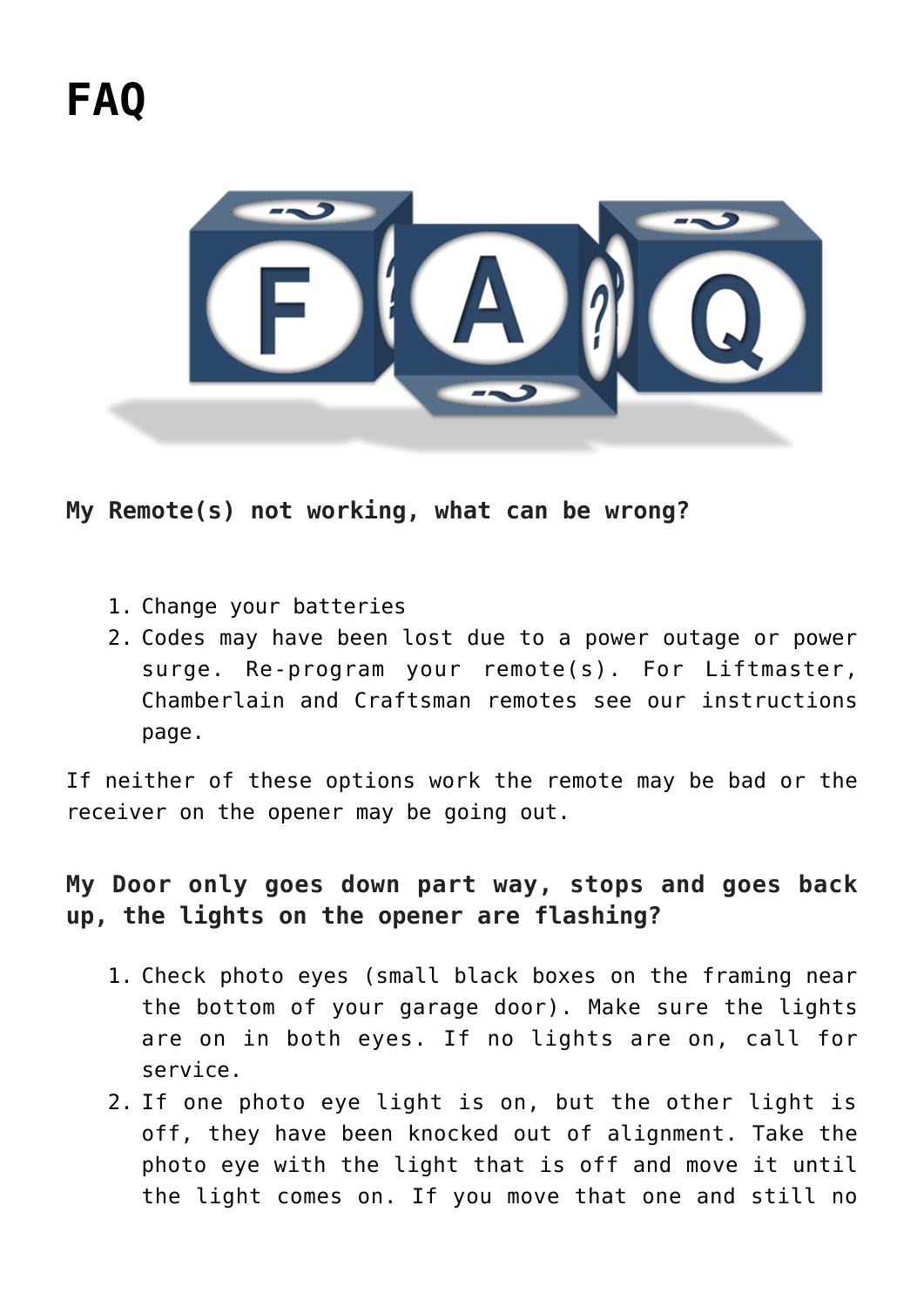light try moving the other side, it could have gotten hit. Make sure nothing obvious is in the way. Also check to make sure the vibration of the door does not make the photo eye go off again, if so check that the bolts holding it on are tight.

## **Our garage door opener will not do anything at all when we push the button. What should we look for first?**

The first thing that you should verify is that the opener is still plugged into the electric outlet. Secondly you should confirm that there is power coming out of the electric outlet or plug the opener into another outlet with a temporary extension cord. If there is power to the operator then there is some type of mechanical or electrical problem within the garage door opener itself and may need to be diagnosed by a qualified service technician.

# **Our garage door opener was working fine, but all of a sudden we have to hold the wall button down to get the door to close. How can we get the door opener to start working properly again?**

It sounds like the photo-eye safety beams are blocked, misaligned, or malfunctioning. Move any objects that may be interfering with the signal and verify that the photoeye LED lights are illuminated as per the manufacturer's instructions. If the infrared beams are not blocked and the photo-cells appear that they are aligned, then you may need to call for service to diagnose and repair the problem. You will not be able to close the door with the remote control transmitter until the photo-cells are in proper working order.

# **Both of our transmitters quit working at the same time. Should we try changing the batteries in the remote controls?**

Very seldom will the batteries in both transmitters go dead at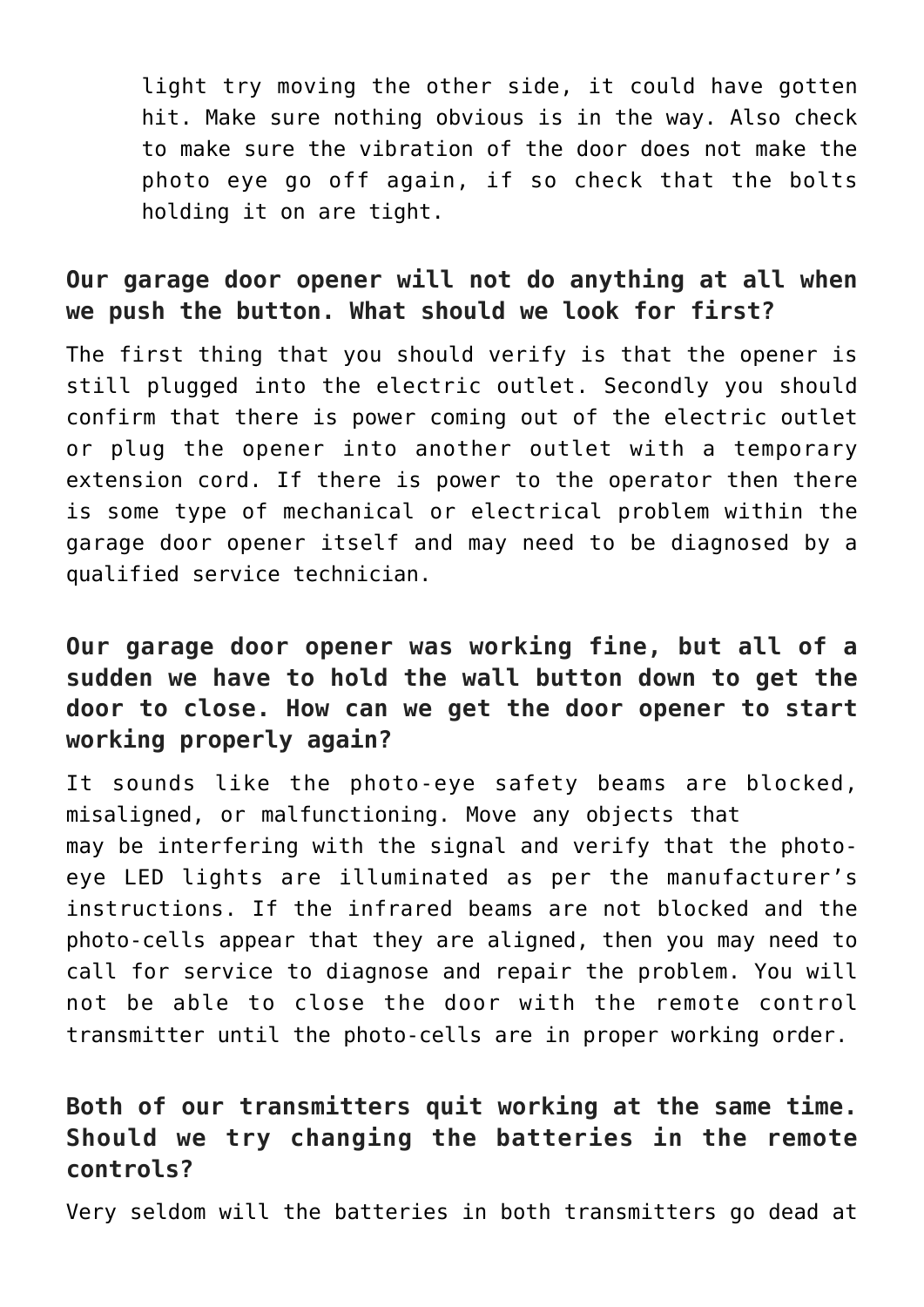the same time. Most likely the problem is in the radio receiver that is in the garage. It is also possible that the problem could be inside the operator itself and that it is no longer sending power to the receiver unit. (On some openers the receiver and logic board are combined together on one solid state circuit board).

#### **What should I use to lubricate my garage door?**

To maintain your warranty, lubricate your garage door at least once a year with Garage Door Lube. This specially formulated lubricant can be purchased from our showroom. Apply the Door Lube to each of the following areas of the door: hinges, rollers (bearings and shafts), springs and end bearings (located at each end of the spring shaft). Once the application is completed, open and close the door to distribute the lubricant. Any non-silicone based lubricant can be substituted.

## **How should I clean my door?**

That depends on the type of door you have and the enivronment where you live.

# **Normal Environment**

Areas not exposed to salt, salt fog, dirt or other airborne substances, or where winter road salt is not used.

#### **Every 6 Months**

Wash the gargge door and windows with a mild soap (such as car wash soap or dishwashing soap) and water. Wash both interior and exterior. Rinse thoroughly. Do not use harsh or abrasive detergents. Lubricate track and hinges with a silicone or Teflon-based spray. Do not use WD-40® or grease. Then open and close the door to distribute the lubricant.

#### **Every 12 Months**

Inspect springs and hardware for signs of wear. Avoid any contact with the torsion springs as they are under extreme tension. Call to schedule a service call if you suspect any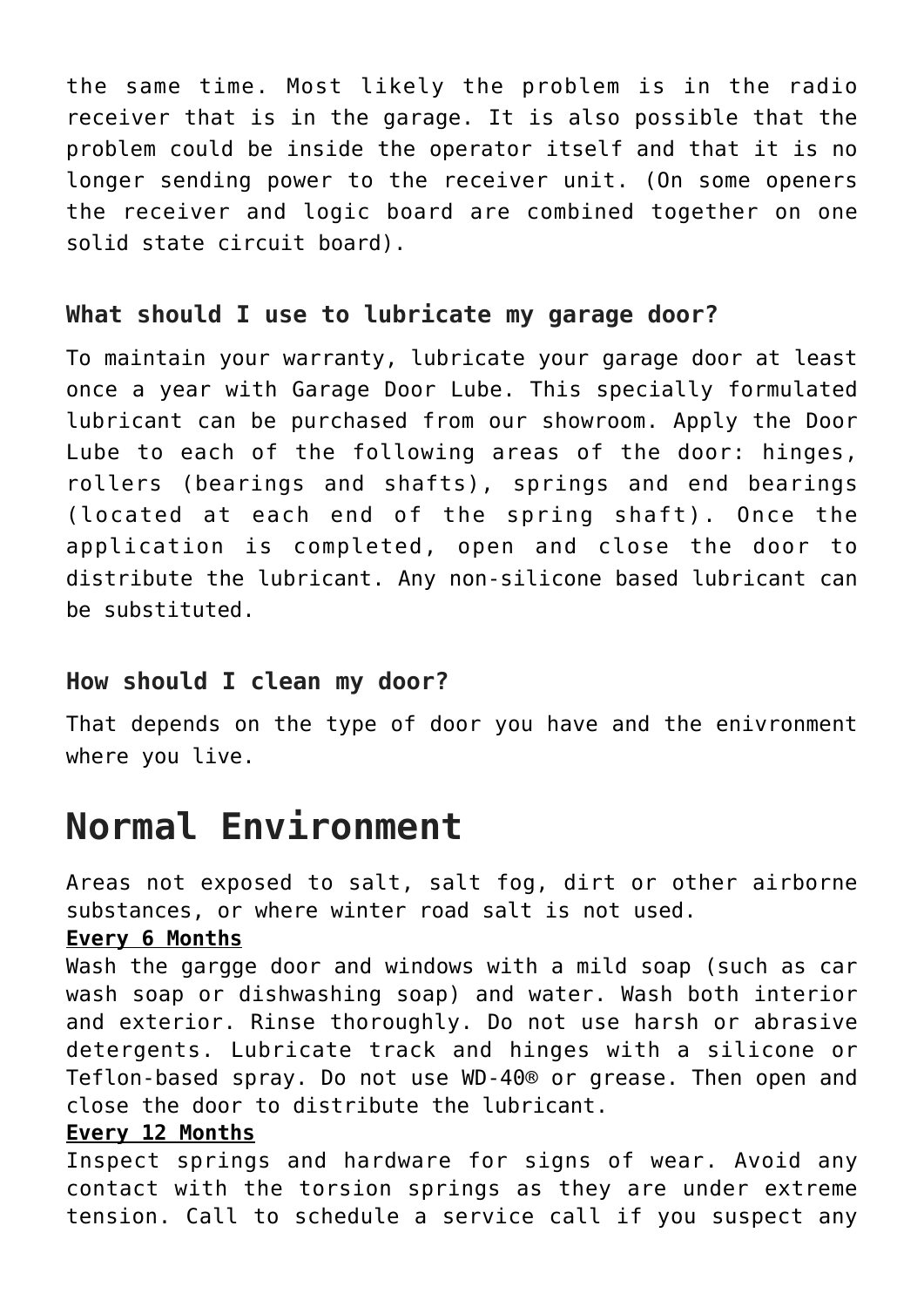# **Coastal Environment**

Areas with exposure to salt or salt fog.

Areas where winter road salt is used.

#### **At Installation**

Apply a good quality car wax to the garage door immediately after installation, unless you are going to paint the door. Follow car wax application instructions.

#### **Every 6 Months**

Wash the door and windows with a mild soap (such as car wash soap or dishwashing soap) and water. Wax the door, unless you are going to paint the door. Follow car wax application instructions. Wash both interior and exterior. Rinse thoroughly. Do not use harsh or abrasive detergents. Lubricate track and hinges with a silicone or Teflon-based spray. Do not use WD-40® or grease. Then open and close the door to distribute the lubricant.

#### **Every 12 Months**

Inspect springs and hardware for signs of wear. Avoid any contact with the torsion springs as they are under extreme tension. Call to schedule a service call if you suspect any problems.

#### **As Needed**

Wash the door and windows with a mild soap (such as car wash soap or dishwashing soap) and water. Wash both interior and exterior. Rinse thoroughly. Do not use harsh detergents.

## **My door seems unbalanced; what should I do?**

We recommends checking the balance of your door once a year. To do this, close the door and then pull the red disconnect rope on your garage door opener. After pulling the disconnect rope the door should stay on or close to the floor. Next, raise the door about half way open, the door should stay at that position. And finally, raise the door all the way to the open position, where the door should remain open. If your door fails any of these tests, please contact us for an adjustment.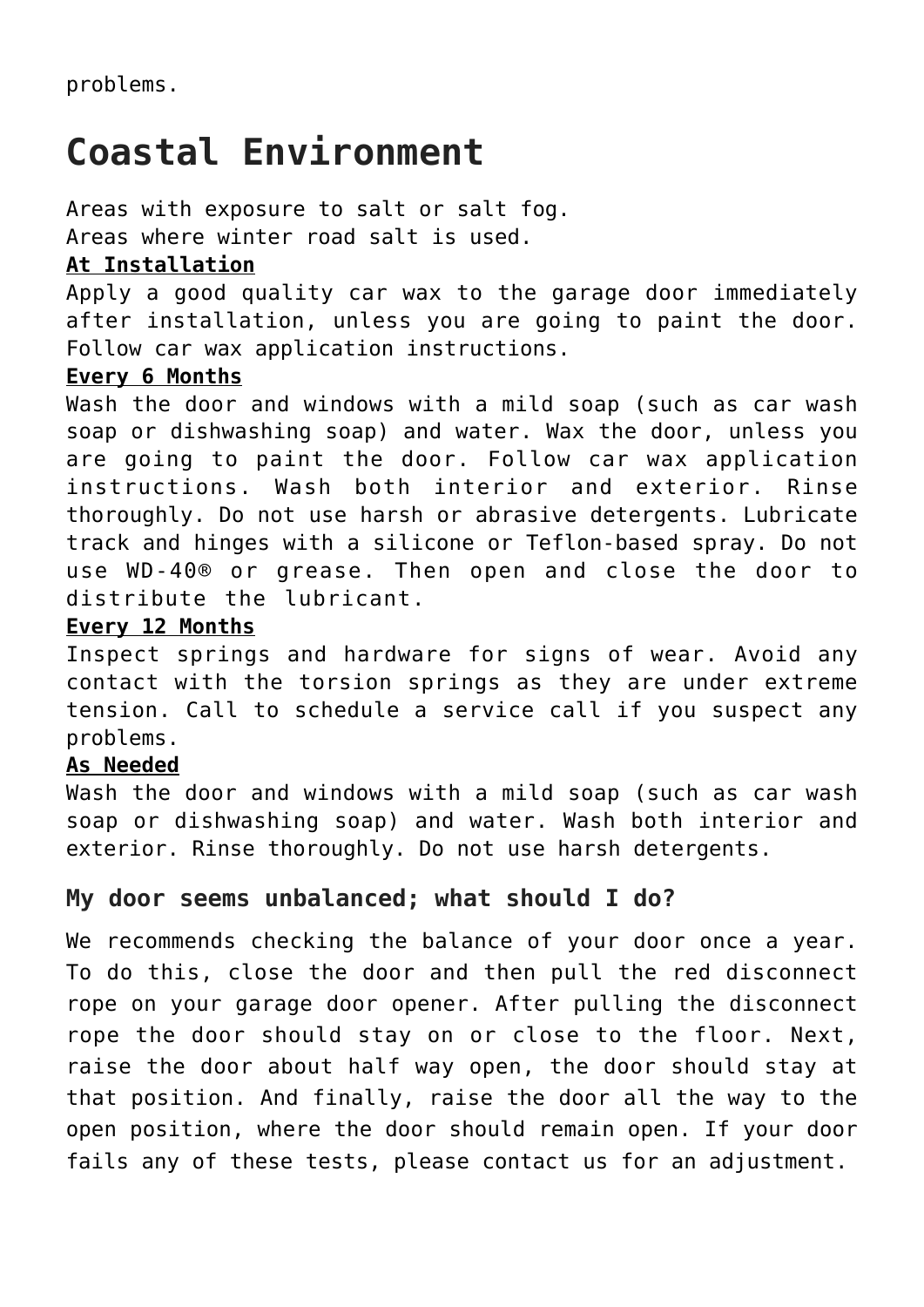## **How should I prepare my door for the paint process?**

All of our residential steel garage doors are already painted with a baked-on finish. No additional painting is required. If you want to apply another color, however,the following steps are required. **NOTE:***Only paint the exterior of the door while it is in the closed position.*

- Use the following solution, with a soft bristle brush, to remove mildew and other surface contaminants:
	- 1. 1 cup household detergent (Spic n Span®, Simple Green, etc.)
	- 2. 5 gallons warm water
- . Rinse thoroughly with water.
- Use a powder cleanser like Comet® , diluted with water, with a soft bristle brush, to prepare the surface for better paint adhesion. Do not use sandpaper, deglossers, or liquid sandpaper to prepare the door surface.
- Rinse thoroughly with water and allow to dry.
- Use a high quality acrylic latex exterior paint. Apply according to manufacturer's instructions. Do not use oil-based paint or any "rust-inhibitive" paint. Do not paint in direct sunlight or when surface is warm to the touch. Lap marks will result. Brush application is recommended.
- Avoid getting paint on any gasket seals between door sections. Not all doors have these gasket seals.

# **What are the differences in non-insulated and insulated doors?**

#### **1-Layer Construction – Non Insulated**

Steel

Constructed of a 24-gauge steel or thinner steel skin (depending on manufacturer and model) with no insulation. Offers basic protection and security.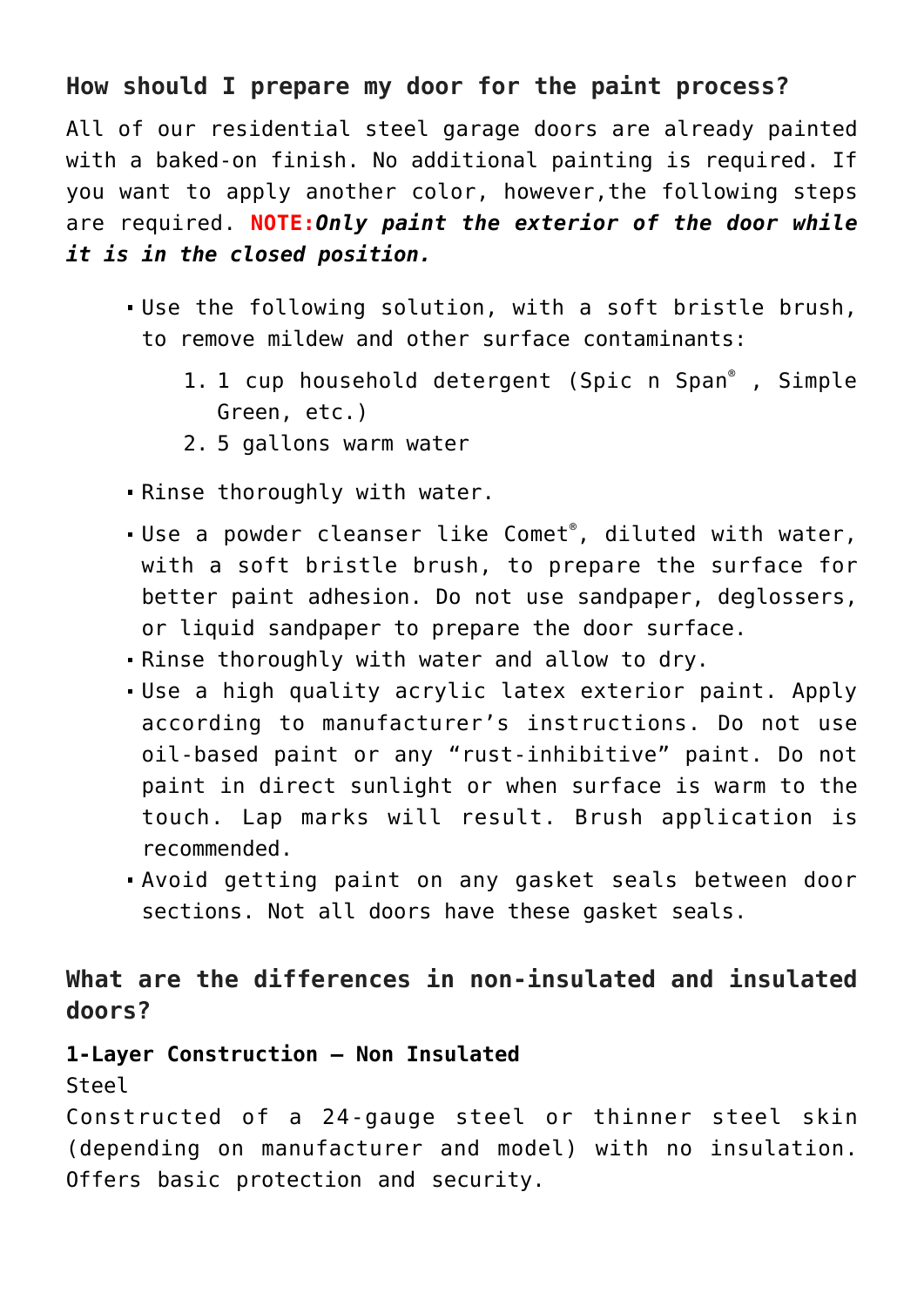#### **2-Layer Construction – Vinyl Back Insulated**

Steel – Insulation

Constructed of a 24-gauge steel or thinner steel skin(depending on manufacturer and model). Fitted with a layer of expanded polystyrene board insulation and a thin, protective vinyl back cover. Insulation increases energyefficiency and soundproofing and adds greater structural integrity for quieter operation. Offers good protection and security.

**3-Layer Construction – Metal Back Insulated**

Steel – Insulation – Steel

Constructed of expanded polystyrene insulation or polyurethane insulation between two steel skins. Provides maximum energy efficiency, soundproofing and structural integrity. The quietest operating of all door types. Offers maximum protection and security.

## **What is R-value, and how does it benefit me?**

R-value is a standardized measurement of thermal efficiency. The higher the R-value, the greater the garage door's insulating properties.

# **What are the standard sizes of residential garage doors?**

Standard sizes are whole width increments starting at 8′ wide and going to 20′ wide. Some door series have sizes smaller than that. Standard heights are 7′ and 8′ tall. Odd-heights and odd-widths are also available and vary by individual door series.

## **What type of spring is better...extension or torsion?**

The two types of springs used on garage doors today are extension and torsion springs. Extension springs are attached on either side of the door and stretch along the horizontal track when the door is closed. Torsion springs are typically located just above the top section of the door and are mounted to the header. They are wound springs and do not expand or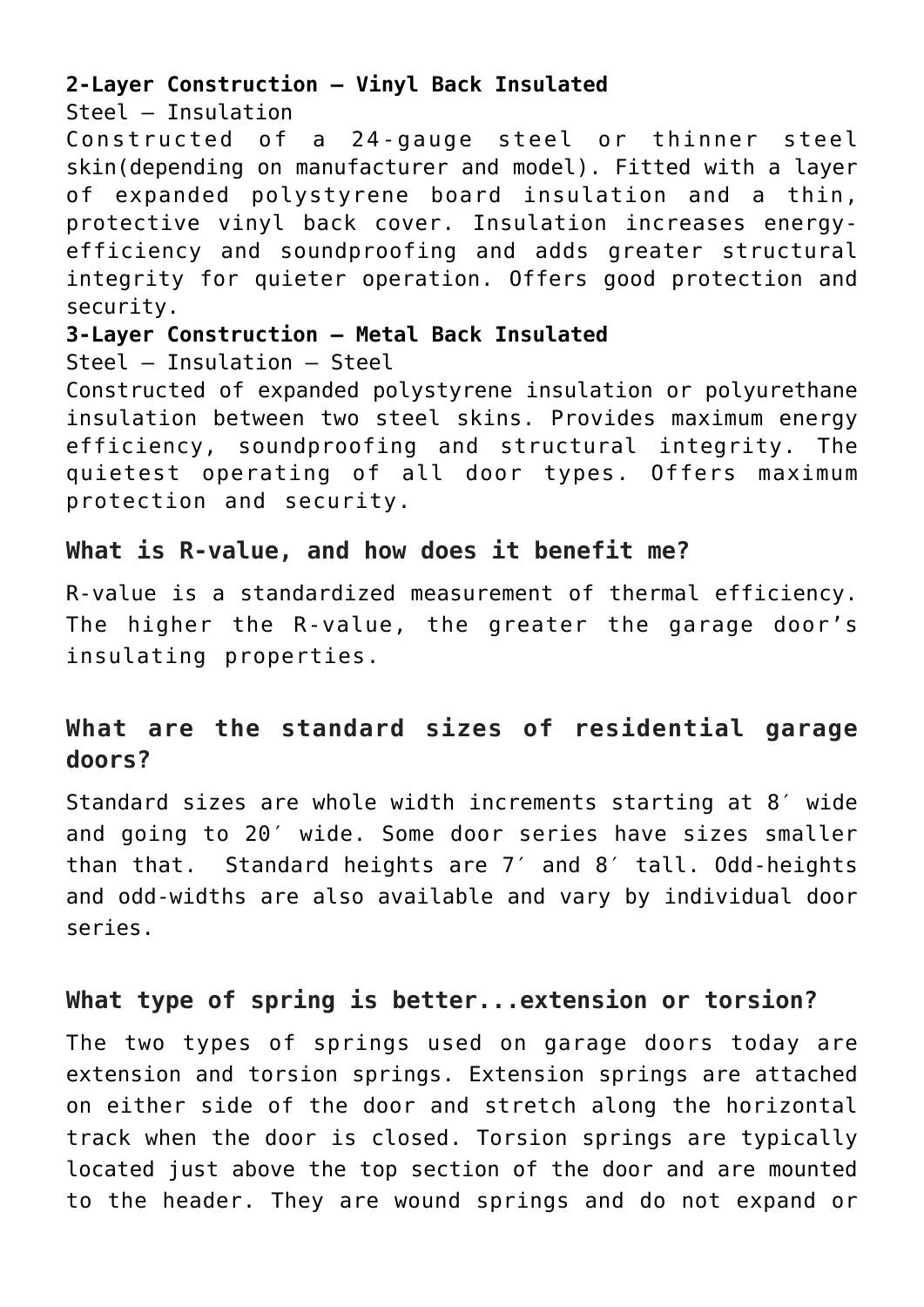contract when the door is moved. *Torsion springs are a better choice because they balance the weight of the door better than extension springs for smoother operation and safety.*

#### **Do I need a lock on my garage door?**

If an electric garage door opener has been installed on your door, it may not be necessary to have a lock. Properly installed, electric openers can function as the lock, making it improbable that an intruder would be able to lift your door from the outside. DASMA, the trade association for the garage door industry, discourages homeowners from attaching a lock when an opener has been installed, because too frequently, a child or other family member will accidentally lock the door. If someone then tries to open the door using the electric opener, the opener will pull against the lock causing the door to be damaged.

If no opener is installed on your garage door, a lock is highly recommended.

## **When referring to steel gauge, does a lower number mean thicker steel?**

The lower the gauge, the thicker (and stronger) the steel. For example, 24-gauge steel is thicker than 27-gauge steel. However, a "sandwich" constructed door with two 27-gauge steel skins bonded to an insulated core is stronger than a "steel frame" door with a single 24-gauge steel skin.

## **Do I need to reinforce my garage door if I am installing an automatic garage door opener?**

**Yes!** Failure to properly install opener reinforcement will result in damage to the garage door and will void the warranty. The reinforcement configuration differs depending on the model number and size of the garage door. Refer to the installation manual supplied with our garage doors for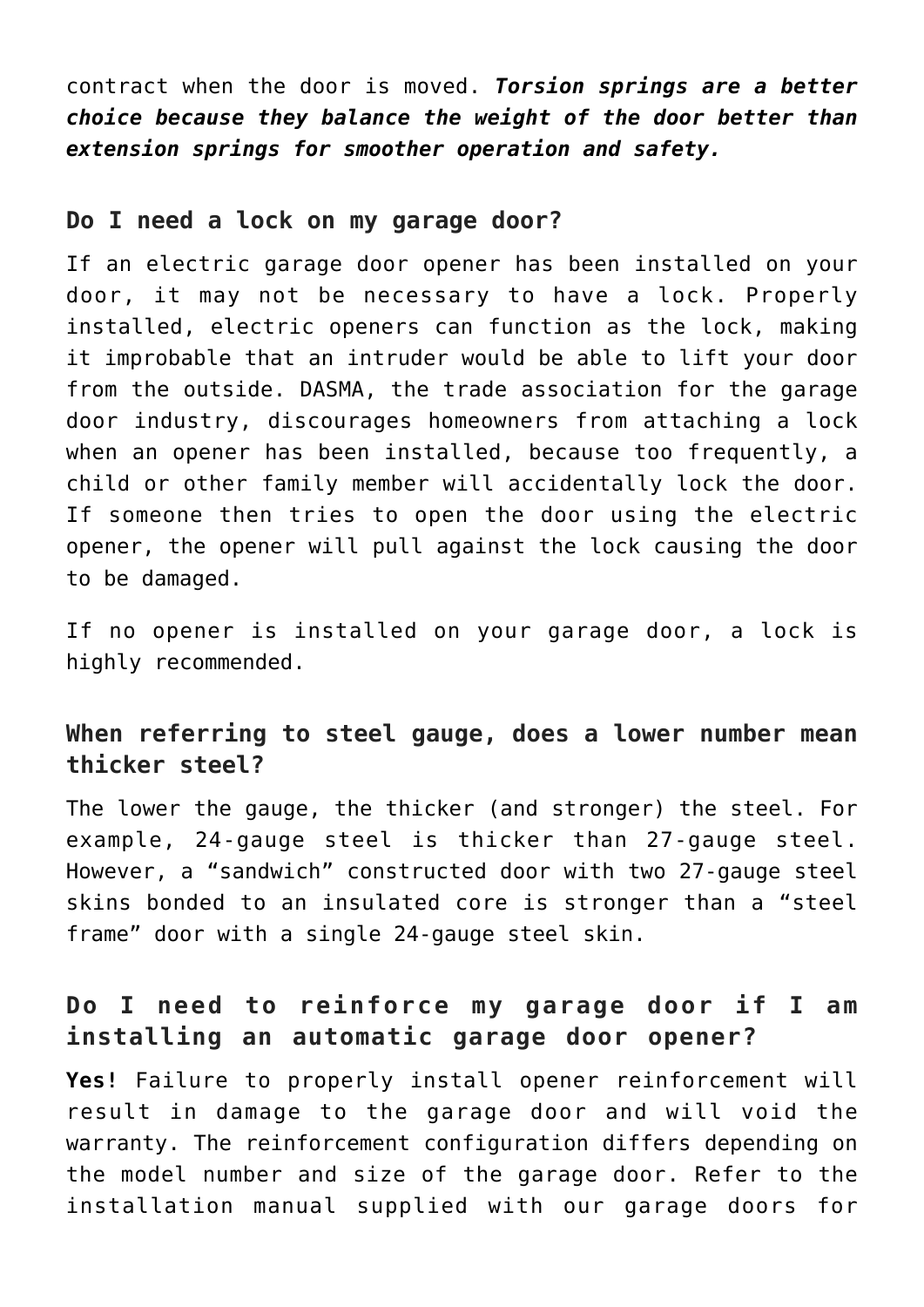specific instructions. For more information, see the "Attaching an Automatic Opener to "Pan Construction" Garage Doors Using Punched Angle" file listed on the Installation Manuals page, available here or "Attaching an Automatic Opener to "Sandwich Construction" Garage Doors Using Punched Angle," available here.

## **My garage door has two springs, if one of my springs broke should I replace both at the same time?**

We highly recommend that you change both springs at the same time, since both springs have been under the same amount of stress each time the door has been opened and closed. Unfortunately a visual inspection of the spring cannot determine the further life expectancy of the spring. However, in many cases it will cost less to have both springs changed at the same time than if you only had one spring changed at a time. In addition, if you have extension springs on your door, the door may not balance properly with one new spring and one fatigued spring.

# **My spring broke very close to the end of the spring. Can I just throw away the part that broke off and reuse the rest of the old spring without having any problems?**

NO. The remaining unbroken part of the spring should never be reused. Not only is the old spring fatigued for the full length of the spring and could easily break again at any moment, changing the length of the spring will also distort the lifting power of the spring and will not balance the weight of the garage door properly. Do not attempt to replace the spring yourself and have it changed by a qualified service technician.

**The two bottom sections of my garage door were damaged by a car bumping into the door. Can the two sections be**